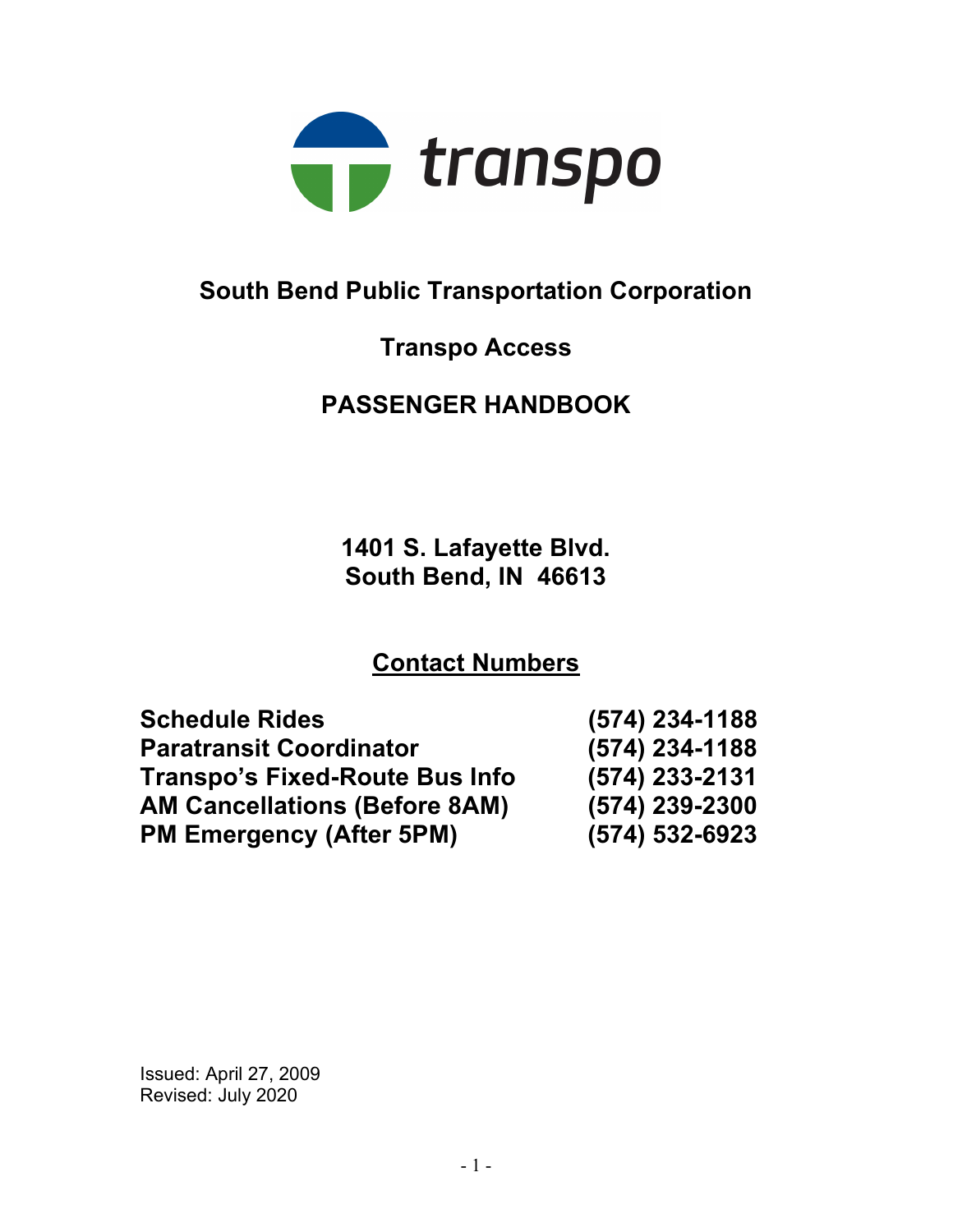## INTRODUCTION

The South Bend Public Transportation Corporation (Transpo) is the public transportation provider for the cities of South Bend and Mishawaka. Our goal is to provide the best possible transportation service to our residents. Our vehicles are clean, safe, comfortable and well-maintained, and our drivers are trained to serve you.

Transpo is pleased to provide, for the public, transportation needs of all the area's citizens, including those with disabilities. To accomplish this goal, Transpo operates two types of service:

- Accessible fixed-route bus service; and
- ADA complementary Paratransit service

Transpo's fixed-route buses are lift-or ramp-equipped so they are accessible for people who use a mobility device or cannot climb stairs. Our drivers receive special training in assisting people with disabilities. Drivers announce stops at key destinations and upon request to assist passengers with visual or mental impairments. Our goal is to make our fixed-route accessible to the general public and convenient for everyone.

Transpo's paratransit service, referred to as "Access", ADA complementary paratransit services provides comparable service to our regular fixed-route service for citizens whose disabling conditions prevent their use of the regular bus service. The service is provided according to the guidelines set forth by the American with Disabilities Act of 1990 (ADA) and as outlined in this handbook. Persons who use this service must be certified as ADA complementary Paratransit eligible. A person may be eligible for all or some of their trip needs.

If you have any questions on this handbook or our services, please call Transpo Access at (574) 234-1188.

## APPLICATION PROCESS

Any individual wishing to apply for ADA complementary paratransit eligibility may pick up an application at the Transpo office at 1401 S. Lafayette Blvd., South Bend, IN; or call (574) 234-1188 from 8:00 a.m. to 5:00 p.m. Monday through Friday to obtain an application by mail.

On the application form, the applicant, or someone on their behalf must fill out the first three pages. A social service professional, rehabilitation counselor, physician, or other health care professional who is familiar with the applicant's disabling condition, and how that condition prevents the applicant from using fixed-route service must fill out the last page, If additional information is required, a Professional Verification from will be mailed to the applicant to be completed.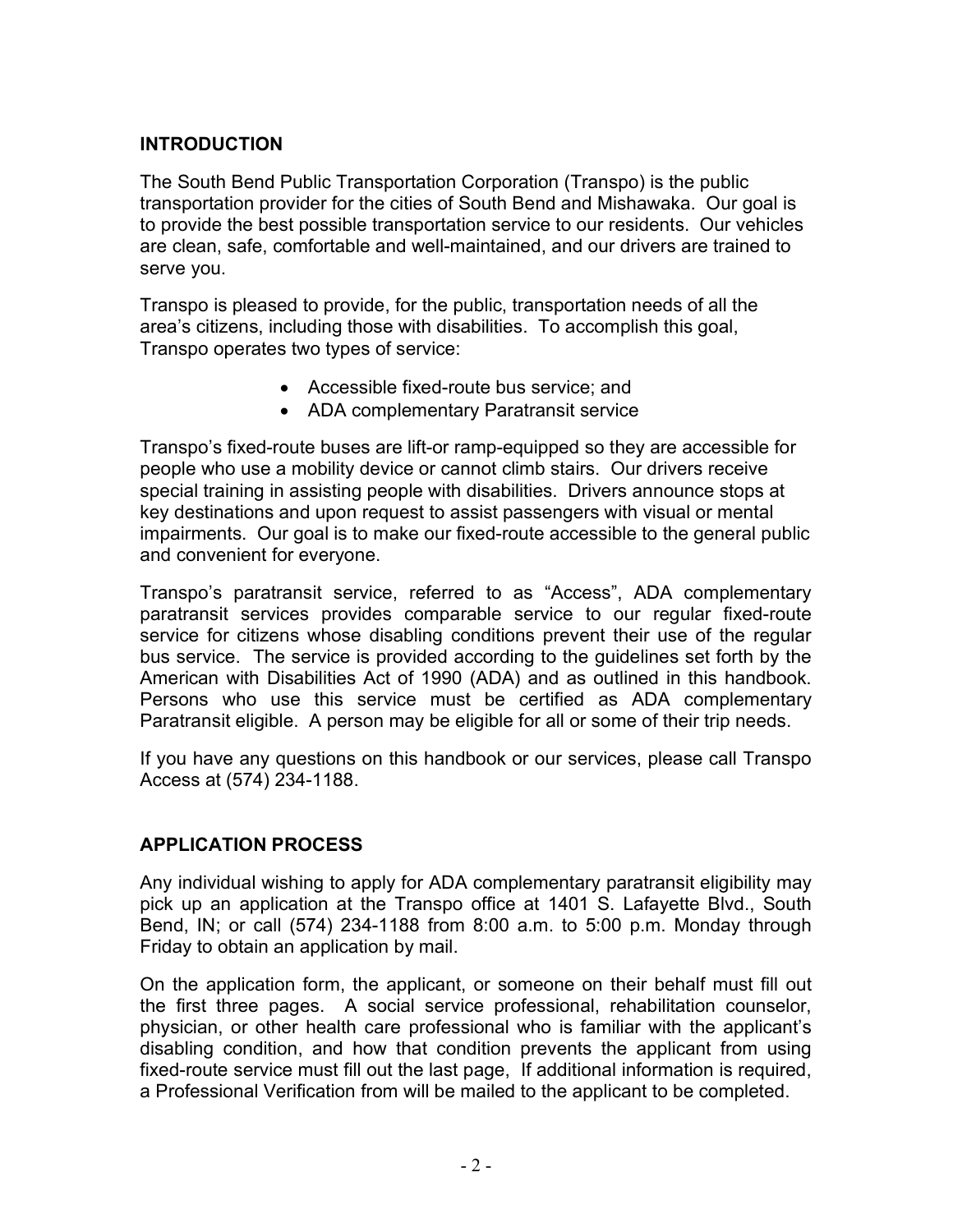Under ADA, the standard for determining eligibility is not whether a disabling condition exists, but whether (or under what circumstances) the applicant's disabling condition prevents them from using the regular fixed-route bus service. In some cases, eligibility is established for certain circumstances only.

An eligibility determination will be made, and the applicant will be notified in writing, within twenty-one (21) days after both the properly completed application form AND the Professional Verification form, if necessary, has been received. If a decision is not made within twenty-one (21) days, the applicant will be considered unconditionally eligible until a decision is reached.

If you are dissatisfied with your eligibility determination, you may appeal within sixty (60) days of the date of the letter notifying you of your eligibility status. Please review the section on how to file an appeal later in this document. If an appeals decision is not made within thirty (30) days, the applicant will be considered unconditionally eligible until a decision is reached.

# VISITORS

Visitors from out of town, who are certified ADA eligible by another transit provider, or provide necessary documentation of a disability, have an apparent disability, or self-certify that they have a disability that prevents them from using the scheduled fixed-route buses, may use the ADA complementary paratransit service for up to twenty-one (21) days in a year. Individuals may call Access at (574) 234-1188 to request visitor status. A visitor who needs ADA complementary paratransit service for more than twenty-one (21) days in a year must apply for eligibility. A determination on eligibility will be made within one (1) day.

# SERVICE AREA

Access provides ADA complementary paratransit service within  $\frac{3}{4}$  mile of our fixed route service. All trips must take place within the defined service area. Access will determine whether your trip is eligible when you call to schedule a ride.

# SERVICE HOURS

Transpo's ADA complementary paratransit service operates the same days and hours of service as our fixed-route service.

| Monday-Friday | $5:10$ a.m. $-10:15$ p.m. |
|---------------|---------------------------|
| Saturday      | 6:20 a.m. $-7:00$ p.m.    |
| Sunday        | No Service                |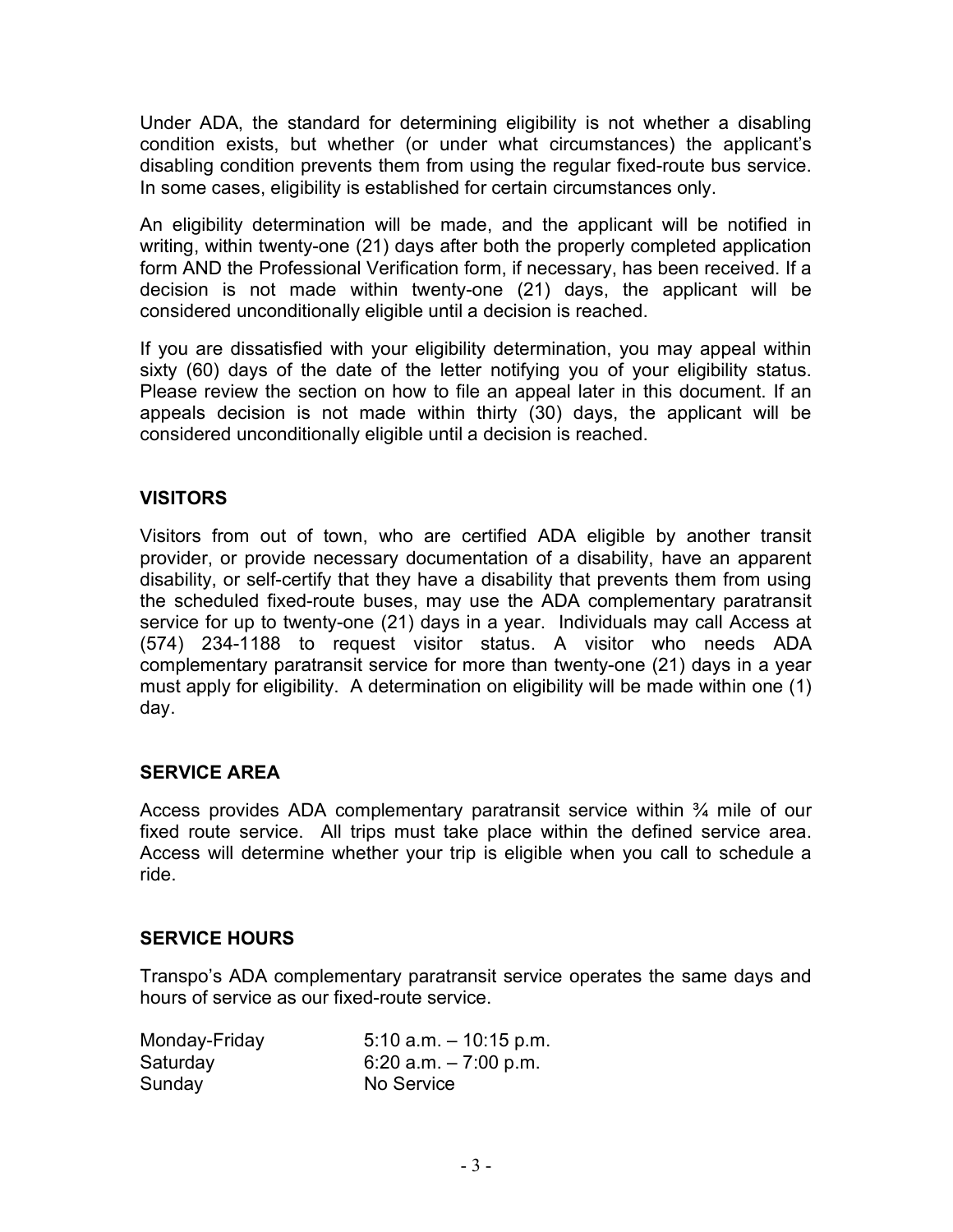Early morning and late night Access trips are only taken along fixed routes that are in service. Please review our fixed route rider's guide for hours of operation.

No service is provided on Sundays and the following holidays:

New Year's Day Labor Day

Memorial Day  $\overline{A}$ <sup>th</sup> of July **Thanksgiving Day** Christmas Day

## TRIP RESTRICTIONS

Transpo's ADA complementary paratransit service is designed to be comparable to fixed route service. Just as with our fixed route service, there are no trip restrictions or ranking of trips by trip purpose.

## FARES

The ADA complimentary paratransit service fare (\$2.00) is twice the fixed-route bus fare (\$1.00), as allowed by ADA regulations. A fare is charged for each leg of a trip. Payment is required at the time of boarding.

Fares may be paid with cash or with a two-ride or ten-ride punch card. Punch cards may be purchased at the Transpo office at 1401 S. Lafayette Blvd., by mail or online at sbtranspo.com. If you would like to purchase by mail, call the Access Scheduler and ask that an order form be mailed to you. If a passenger does not have cash or a punch card, service will not be provided.

## CURB-TO-CURB versus DOOR-TO-DOOR SERVICE

Transpo's ADA complementary paratransit service is curb-to-curb service. Access asks that passengers be ready for pick up at the curb.

If help is needed for the door to the vehicle, you may request door-to-door service. We will not provide door-to-door service if barriers such as stairs, ramps, doors, snow, and ice prevent us from helping you to the vehicle. Our Access department reserves that right to make an on-site examination. At the time of scheduling a ride, please indicate the need for door-to-door service.

The following guidelines will be followed to allow door-to-door service to be provided safely and efficiently:

- Drivers will provide assistance to and from the ground floor of homes and destinations.
- Drivers will not enter private homes for any reason.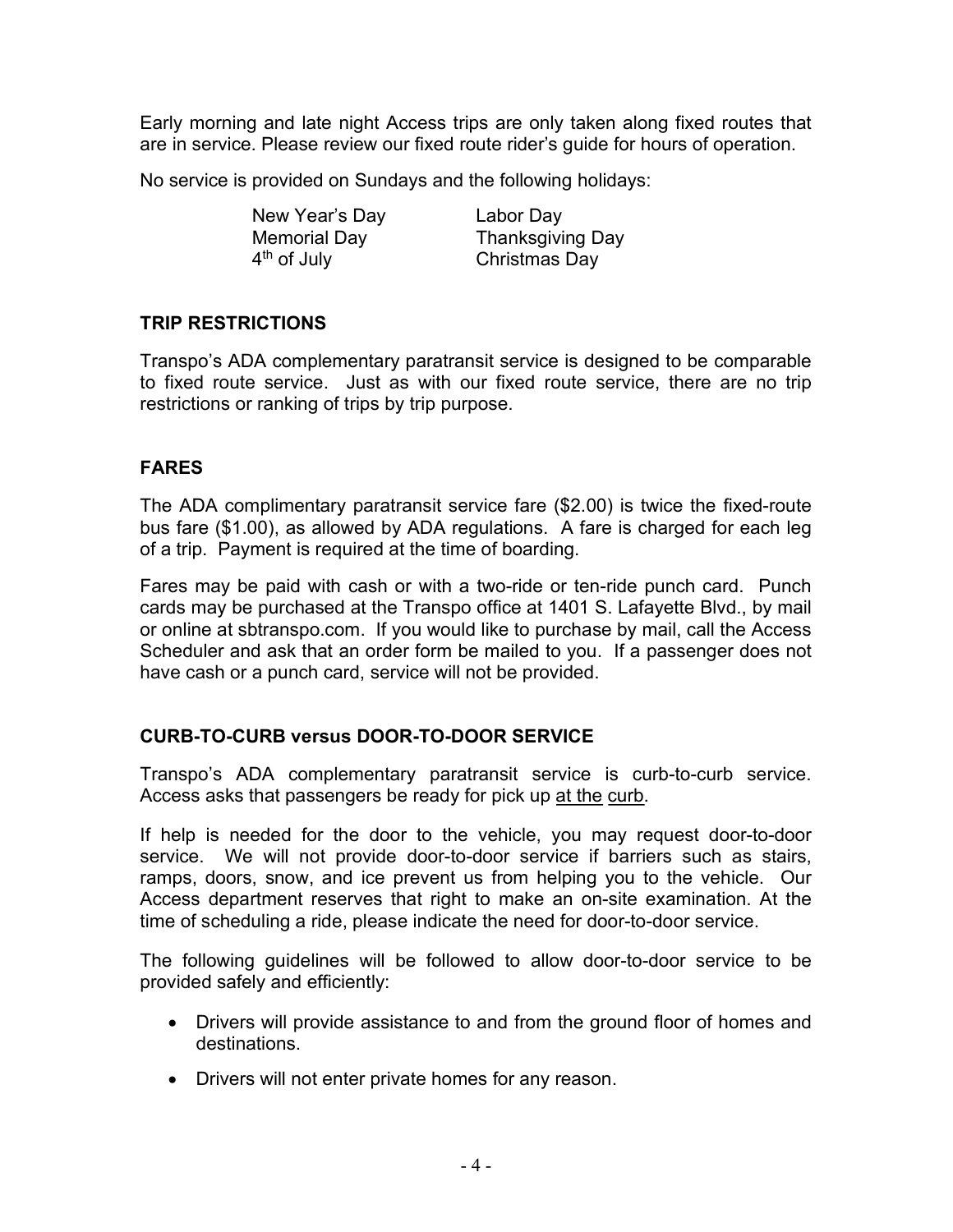- Drivers will assist passengers into and from the main entrance door of hospitals, offices, and shops. If there is a main entrance foyer with two sets of doors, the driver will assist passengers through the second door. Drivers will not assist passengers past this point.
- Drivers will not enter nursing homes, medical facilities, shopping centers, businesses, or other public buildings in an attempt to find passengers.
- Drivers will not carry passengers up or down steps.

## PERSONAL CARE ATTENDANTS and COMPANIONS

If we have determined during the application process that you require the assistance of a personal care attendant, the attendant travels with you at no charge. At the time of scheduling a ride, please indicate if you will have a personal care attendant with you. Of course, the attendant must get on and get off at the same locations as you do.

At least one companion, more if space is available may accompany you. Each companion will pay a fare. At the time of scheduling a ride, please indicate the number of companions who will accompany you. Companions must get on and off at the same locations as you do.

A person requiring the services of a personal care attendant may also be accompanied by one or more companions.

## SERVICE ANIMALS

Service animals are always welcome. Passengers must have the service animal fully under control at all times so as not to disrupt other passengers or the schedule. Drivers cannot and will not assume any responsibility for service animals. At the time of scheduling a ride, please indicate if a service animal will accompany you.

## SCHEDULING RIDES

Rides on the ADA complementary paratransit service can be scheduled the day before the trip or up to fourteen (14) days in advance. To schedule a ride, please call (574) 234-1188. To speak to a dispatcher, call Monday through Friday between 8:00 a.m. and 5:00 p.m. A telephone answering service is available in the evenings, on Sundays, and holidays. No requests for rides are accepted on Saturdays.

Please be aware that the origin and destination of the trip may not be changed on the day of service. Any changes to your scheduled trip must be made prior to the day of service.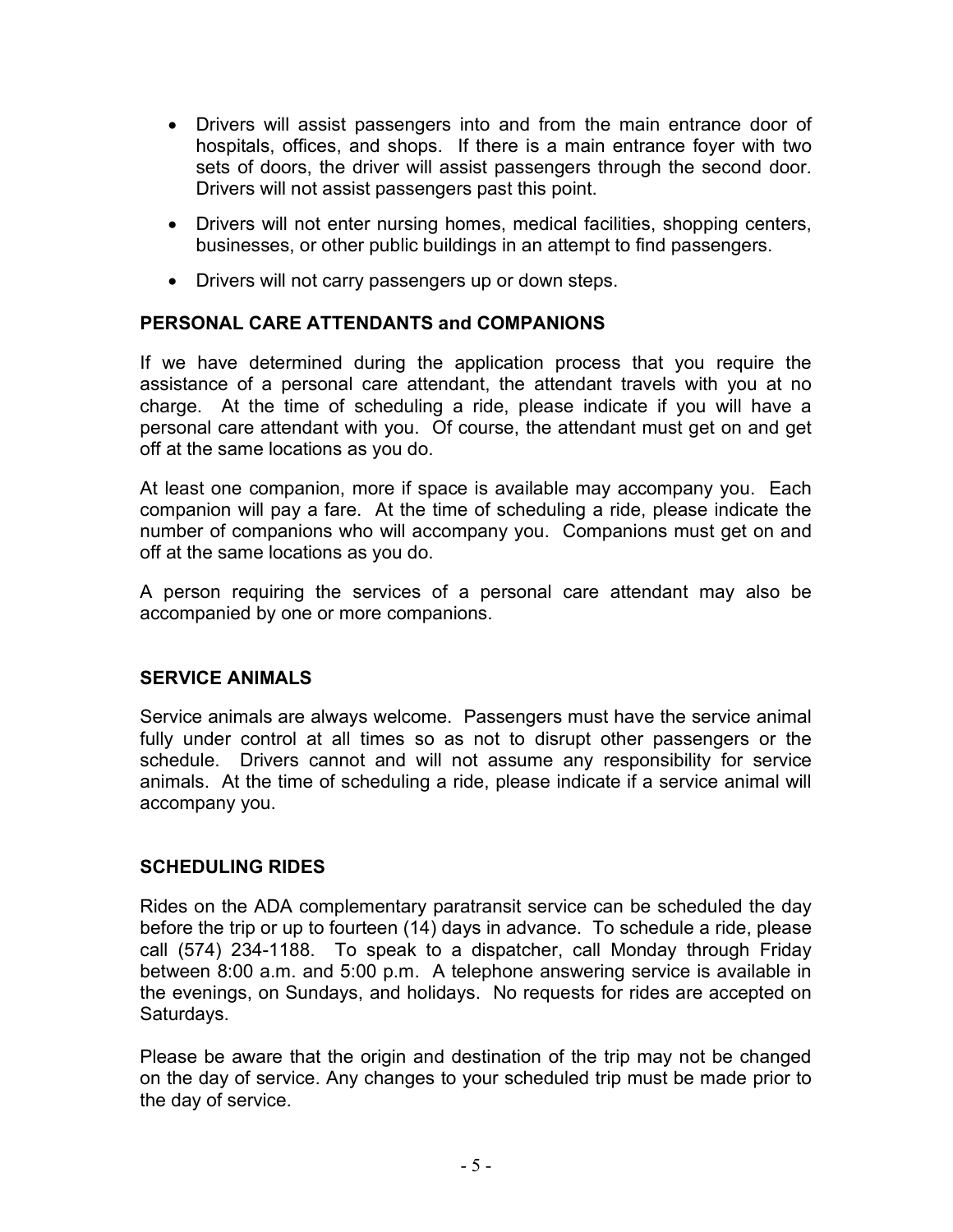To help serve you better, we ask that you observe the following four (4) tips:

- 1. Prepare for your call.
- 2. Have your trip information ready and organized.
- 3. Schedule the return trip up front.
- 4. Be ready to go at the scheduled time.

## PREPARE FOR YOUR CALL

- Name
- Date of travel
- Origin address
- Destination address
- Desired arrival time
- Desired pick-up time
- Whether help is needed from your door to the van
- Whether you use a wheelchair or walker
- Whether a personal care attendant, one or more companions, or a service animal will accompany you

The dispatcher will let you know your pick-up and return times, or may call back later with the times. Access will make every effort to schedule your trip at the desired times. The ADA allows the ride to be scheduled up to one (1) hour before or one (1) hour after the requested times.

# NOTE YOUR TRIP INFORMATION

Have a pencil and paper ready to write down your pick-up and return times. This will help you remember them. If you have a calendar, write the times on it.

# SCHEDULE YOUR RETURN TRIP UP FRONT

Access requires return trips to be scheduled at the same time original trips are scheduled. Passengers should anticipate the latest possible time needed for their return and schedule a return trip for that time. If you are ready to return before your scheduled time, please call Access. If available, we will pick you up earlier.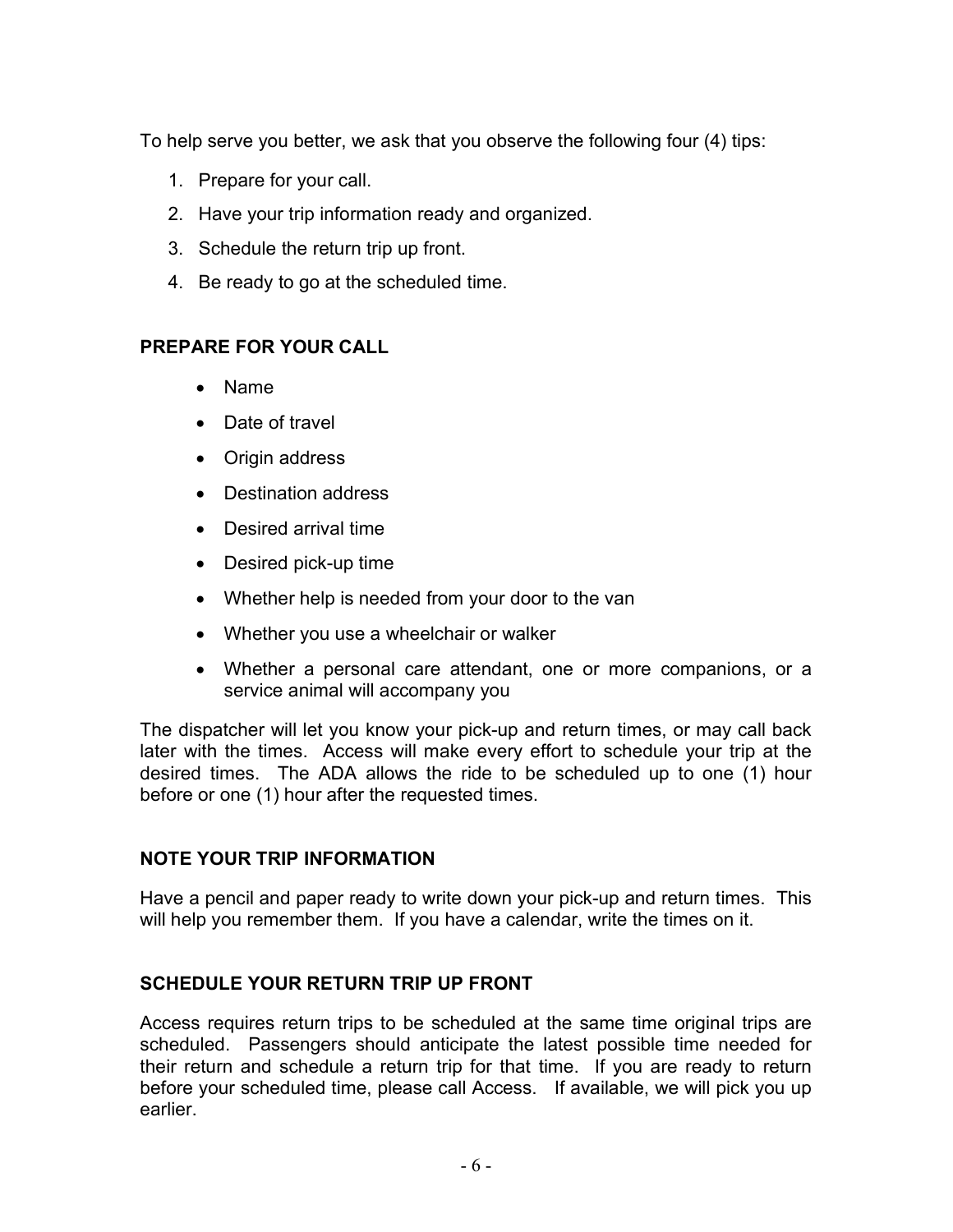## BE READY TO GO AT THE SCHEDULED TIME

Please be ready to go fifteen (15) minutes before the scheduled pick-up time. Access makes every effort to arrive as close to the scheduled pick-up time as possible. However, Access may arrive up to fifteen (15) minutes after the scheduled pick up time.

 Example: If you schedule a 9:30 a.m. pick-up, the vehicle may arrive between 9:15 a.m. and 9:45 a.m.

This thirty (30) minute window is called the pick-up time period.

Drivers, after arriving within the pick-up time period, will wait up to five (5) minutes. Any passenger, who is not at their scheduled pick-up point and ready to go by that time, will be considered a "no-show", and the driver will leave to pick up other riders. The driver will not return for a second attempt. The only exception will be passengers who have been detained during a medical appointment. If you know that you will be detained during a medical appointment, please call Access at (574) 234-1188 as soon as possible. When you are ready, call Access and we will dispatch the next available van to pick you up.

## CANCELLATIONS

If you are unable to make your scheduled ride for any reason, please call the office at (574) 234-1188 no later than 60 minutes prior to your ride time. Access drivers cannot make schedule changes for you. **Cancellations made** less than 60 minutes prior to the scheduled trip will be considered a "no show".

## NO-SHOW POLICY

A "no-show" occurs when:

- You fail to show up for your scheduled trip.
- You fail to cancel 60 minutes prior to your scheduled trip.
- You are not ready within five (5) minutes of the driver's arrival during the pick-up window.

A no-show beyond the rider's control, such as hospital admission or a late medical appointment, will not be counted towards a potential suspension.

If you are a no-show for your "going" trip, your return trip will remain unless the client calls to cancel.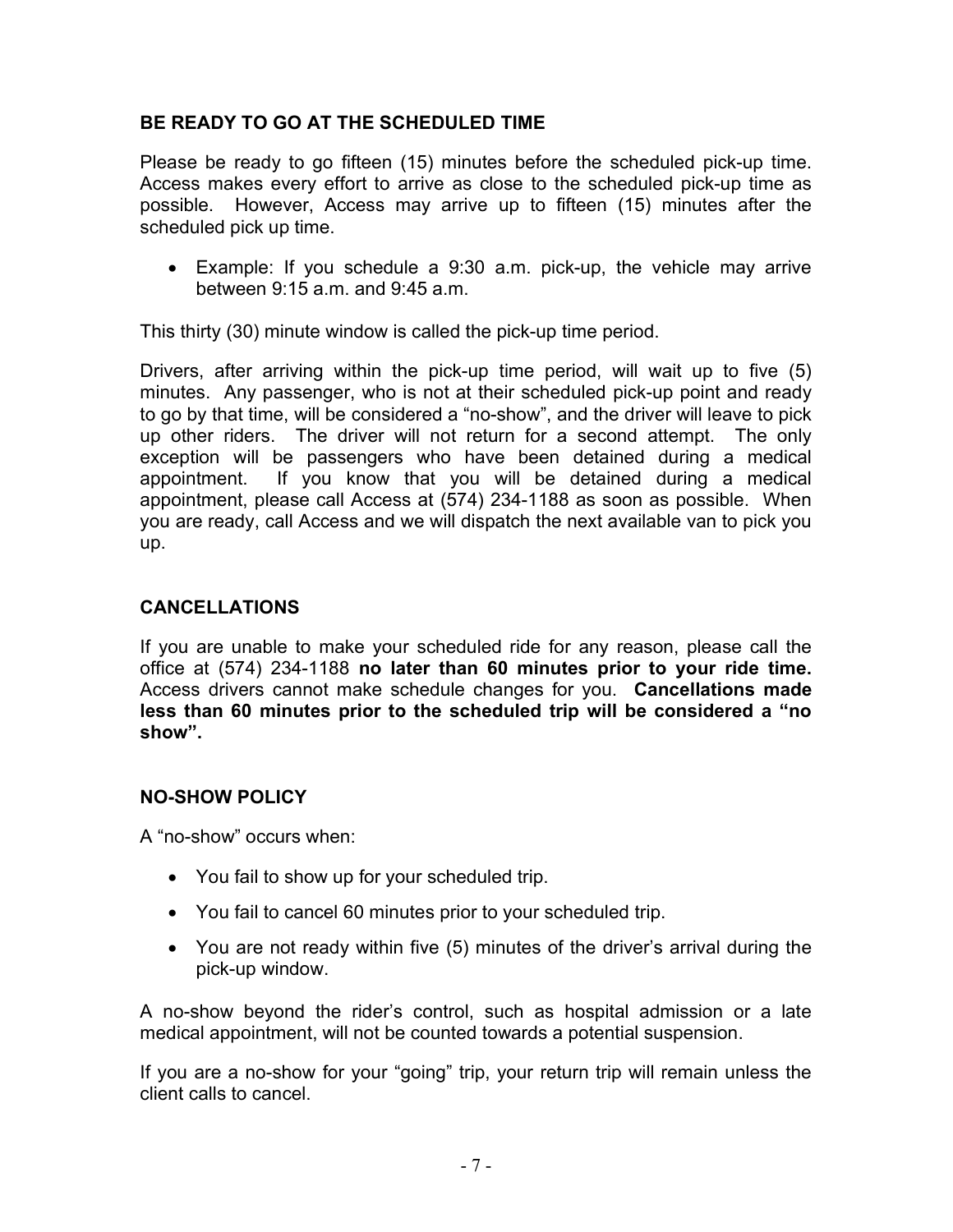#### Suspension of Service for Patterns or Practice of Excessive No-Shows and Late Cancellations

Access reviews all recorded no-shows and late cancellations to ensure accuracy before recording against the rider. A no-show beyond the rider's control will not be counted.

Each verified no-show or late cancellation consistent with the definitions in this policy counts for the purposes of enforcing possible suspensions of Access service. Access service may be suspended for customers with excessive noshows or late cancellations. Such suspensions of service may occur under the following conditions:

- The rider has at least four (4) or more scheduled trips in a thirty (30) day period using a rolling calendar; and
- The rider accumulates three (3) or more no-shows during that thirty (30) day period (upon the third no-show, a written warning will be issued); and
- The rider's rate of no-shows after receiving the warning letter is twelve (12) percent or higher of all their scheduled trips in that thirty (30) day time period

If all of the above noted conditions are met, the rider may be suspended as follows:

- $\bullet$  1<sup>st</sup> Offense Seven (7) calendar days
- $\bullet$  2<sup>nd</sup> Offense Fourteen (14) calendar days
- $\bullet$  3<sup>rd</sup> Offense Thirty (30) calendar days

Suspensions will be reset to the first offense following one (1) calendar year from the previous first offense.

If you are suspended, Access will notify you by mail of the date on which the suspension will begin. The date for the beginning of the suspension of service will be no less than ten (10) days from the date the letter is sent. The letter will indicate the times and dates of the no-shows that have occurred and your right of appeal. Per ADA guidelines, if an appeal is requested, service will be provided pending appeal.

## WHEELCHAIRS and MOBILITY DEVICES

In accordance with the ADA, Access vehicles are designed to accommodate mobility devices. All devices must be able to be safely loaded and transported. If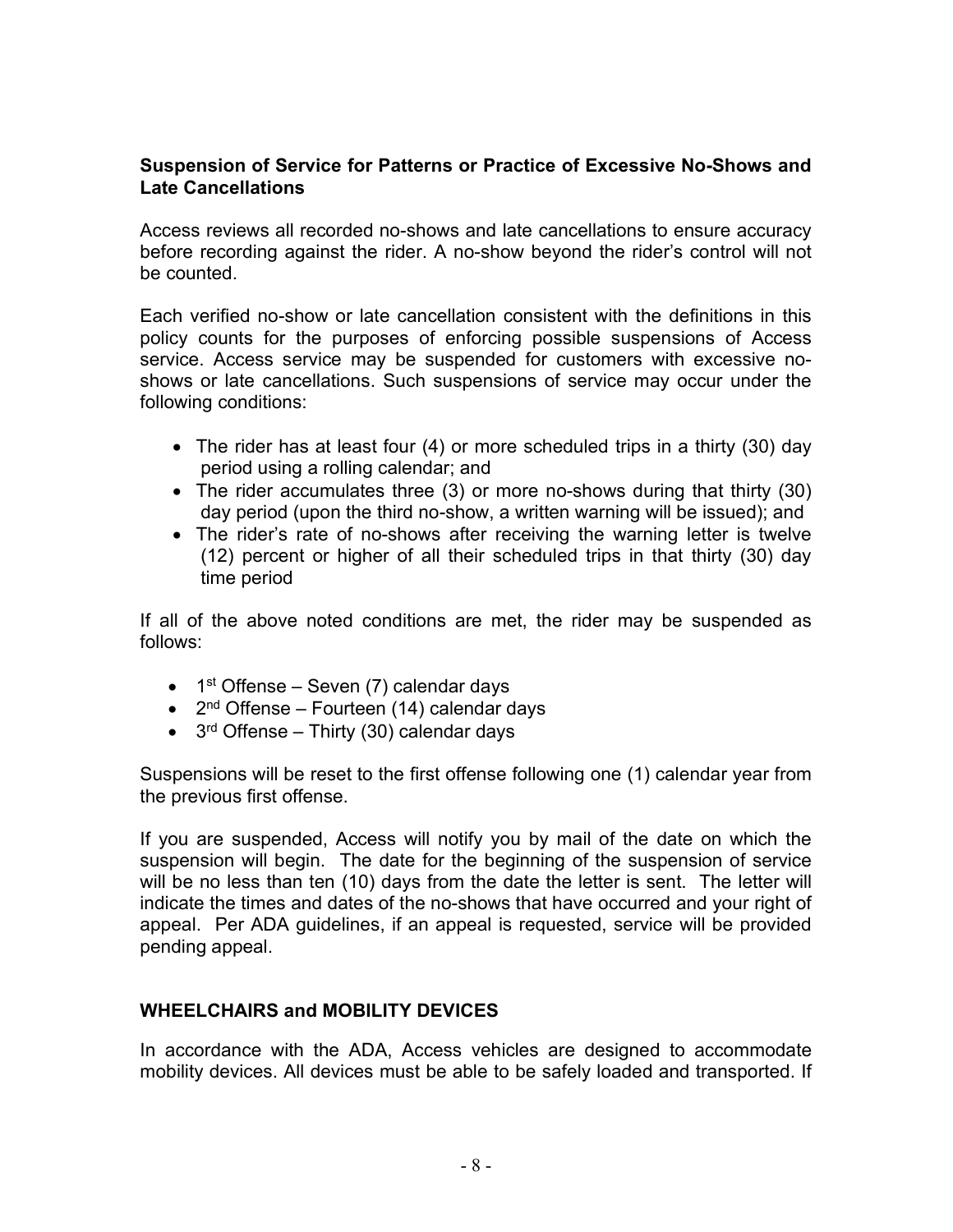you have any questions, please call Access at (574) 234-1188 for an evaluation to determine if we can accommodate your mobility device.

Passengers must be in an upright sitting position for transport.

### DRIVER ASSISTANCE

Access drivers are specially trained to serve you. Drivers will:

- Deploy lifts and ramps for persons using mobility devices and those without mobility devices who cannot navigate the bus steps upon request.
- Secure passengers using mobility devices.

To ensure your safety and the safety of our drivers, Access has the following restrictions:

- Drivers will not assist passengers using wheelchairs up or down steps. Please arrange with someone else to assist you.
- Drivers will not carry packages.
- Drivers will not dress passengers.
- Drivers will not search a passenger's body for the appropriate fare or ticket.
- Drivers will not clear pathways of ice, snow, or other barriers.

## GENERAL RIDERSHIP POLICIES

Access has established the following general ridership policies for ADA complementary paratransit service. Many of the policies also apply to Transpo's fixed route.

- If a passenger uses oxygen, the tank must be portable, i.e., the passenger must be able to carry the tank into the vehicle themselves. If the passenger is in a wheelchair, the tank must be attached to the wheelchair. Once on board, the portable oxygen tank must ride in a secure location, for example, in the passenger's lap in front of the passenger on the floor between seats, or on the floor behind the modesty panel.
- All passengers must wear seatbelts where appropriate.
- All passengers using a wheelchair or scooter must use the restraint system that is used to secure the wheelchair or scooter to the floor of the vehicle.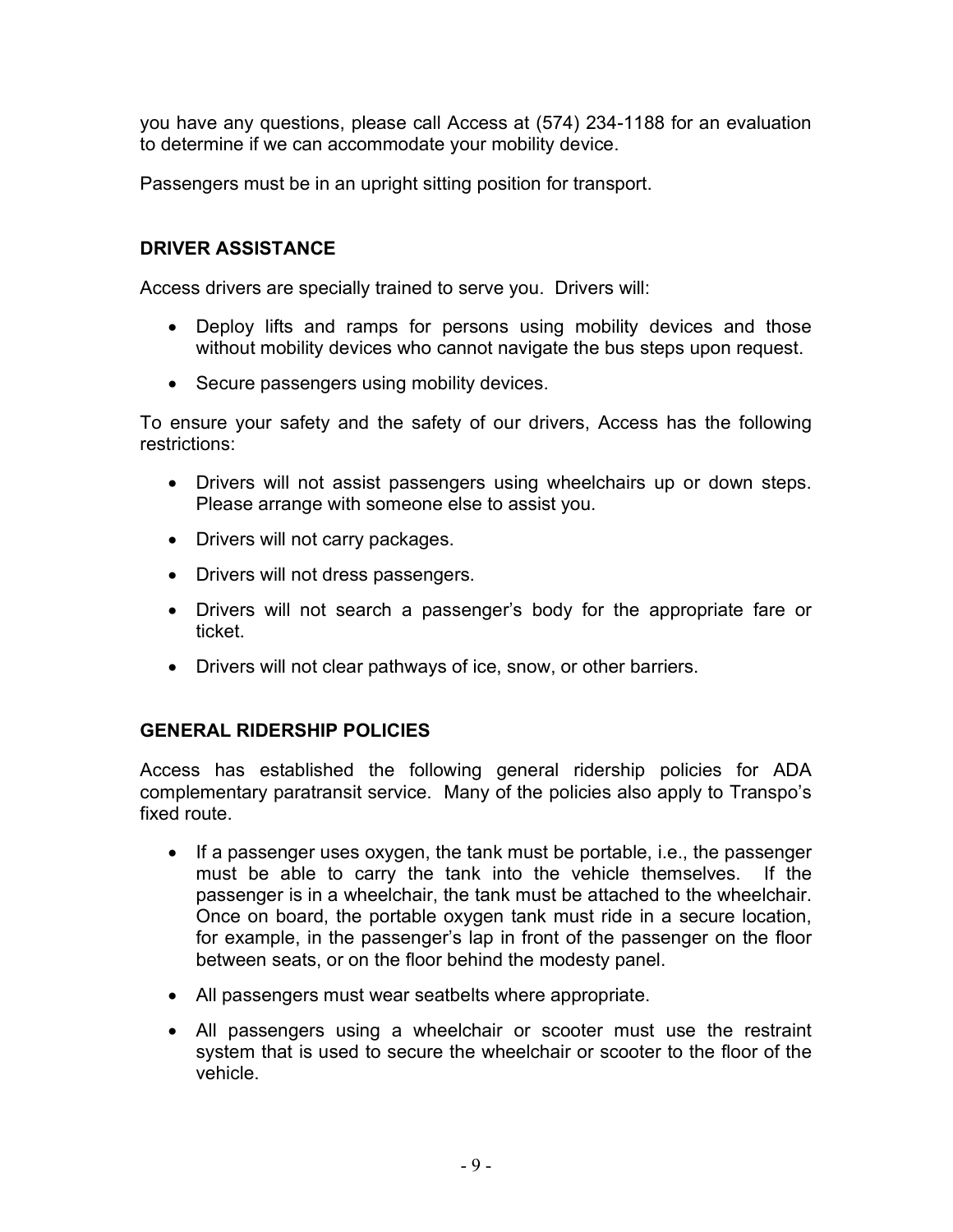- The number of packages a passenger can have along is limited to the number of packages that the passenger can carry and maintain in their seating area.
- Drivers cannot accept tips.
- For safety reasons, Access may request that passengers be accompanied by a personal care attendant.
- Access may suspend or refuse service to any individual whose behavior and/or actions are violent, seriously disruptive, or illegal; interrupt service; or cause safety concerns.

# APPEALS PROCESS

You may appeal your eligibility determination or suspension from the program for violating Transpo's Access policies. In accordance with the ADA, Access allows two appeals.

## FIRST APPEAL

Your request for appeal may be in writing, in person at Transpo's Administrative Office, located at 1401 S. Lafayette Blvd, or by phone at (574) 234-1188. The appeal should include why you disagree with the determination or suspension. You may request to present your case in person. You or a representative of your choosing may present on your behalf. A first appeal is decided by the Operations Manager and a written decision will be made within thirty (30) days after receiving the written request for an appeal. If a decision is not made within thirty (30) days you will be considered unconditionally eligible until a decision is reached.

#### SECOND APPEAL

Your request may be in writing, in person at Transpo's Administrative Office, located at 1401 S. Lafayette Blvd or by phone at (574) 234-1188 and describe why you disagree with the appeal decision. You may also ask to present your case in person. You or a representative of your choosing may present you on your behalf. The second and final appeal is decided by an Appeal Committee. Transpo Access will notify you of the date and time of the Appeal Committee meeting and you or a representative of your choosing may be present. A written decision will be issued within thirty (30) days of the written request of appeal.

Send appeal requests to: Transpo Access 1401 S. Lafayette Blvd South Bend, IN 46613